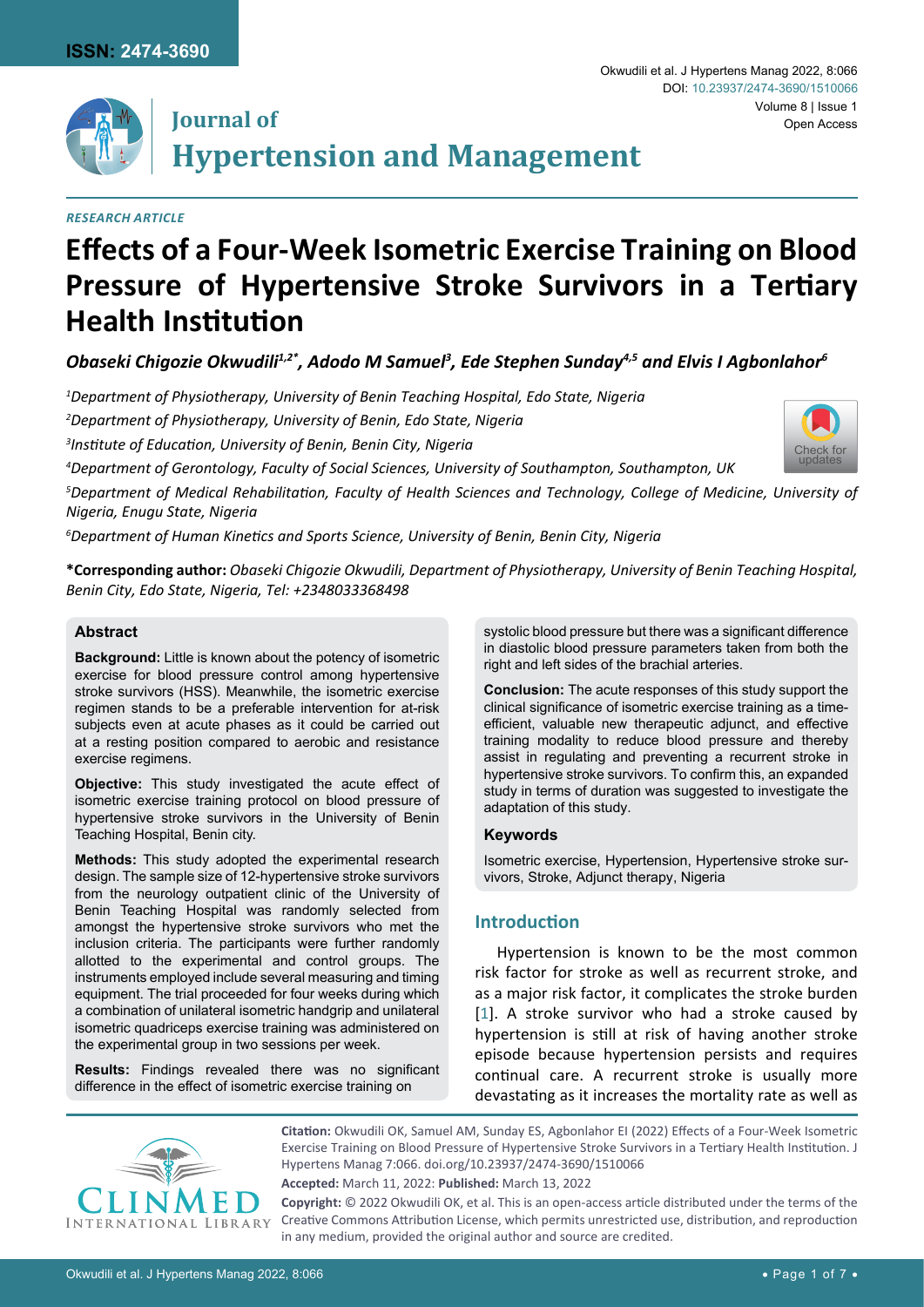over 170 million [[4](#page-5-3)].

Data for Nigeria shows that 36.2% of adults were hypertensive and almost 60% of those receiving antihypertensive treatment had uncontrolled blood pressure [[5](#page-5-4)]. About 25% of strokes are recurrent and the mortality rate after a recurrent stroke is 41% [[4](#page-5-3)]. Approximately 1 in 3 stroke survivors undergoing neurorehabilitation had experienced a second episode of stroke. Stroke is the second common cause of mortality globally and the third most common cause of disability [\[6\]](#page-5-5). This, therefore, is a public health concern.

population of the country currently estimated to be

Pharmacotherapy in the form of an antihypertensive drug is the common treatment program for the control of the blood pressure response of hypertensive subjects. But there is enormous evidence to show that regardless of scientifically proven use of antihypertensive medication, we are yet to attain a respectable level of controlling high blood pressure in Africa. Probably due to the burden of controlling blood pressure, poor medication compliance, clinical indolence on the part of practitioners, comorbidities, low awareness, and poverty [\[7](#page-5-6),[8](#page-5-7)]. Guided by the fact that hypertension is a major modifiable risk factor [[9](#page-5-8)], there is, therefore, a crucial need to aggressively pursue other modalities that will assist in secondary stroke prevention.

Presently, recent studies in the literature have shown that exercise interventions are effective in controlling blood pressures of HSS and compare more favourably as it does not pose additional side effects like drug reactions [[10](#page-5-9)[-12](#page-5-10)]. More so, many studies have established the potency of resisted exercise programs [[13](#page-5-11)[-15\]](#page-5-12) and aerobic exercises in the control of blood pressures [\[16](#page-5-13),[17](#page-6-0)]. However, little is known about the potency of isometric exercise for blood pressure control among HSS. Given that survivors who had a stroke caused by hypertension are still at risk of having another stroke episode [\[18\]](#page-6-1), the isometric exercise regimen stands to be a preferable intervention for at-risk subjects even at acute phases as it could be carried out at a resting position compared to aerobic and resistance exercise regimens. Few studies [[19](#page-6-2),[20](#page-6-3)] have investigated the relative safety of prescribing isometric exercise training to reduce resting blood pressure, thus explaining why no global recommendation has been made to enhance and encourage its use in addition to using anti-hypertensive medications or with conservative lifestyle changes. This poses a barrier to its effective usage during stroke neurorehabilitation, therefore hypertensive stroke survivors often have their neurorehabilitation sessions deferred if their blood pressure is elevated because

of their higher risk for a repeat stroke and other cardiovascular complications.

There is a huge and developing body of evidence in support of isometric training as an effective exercise modality to lower resting BP in both normotensive and hypertensive populations [\[13](#page-5-11)-[15\]](#page-5-12). Based on this evidence, the American Heart Association suggested that isometric resistance training, and specifically, isometric handgrip (IHG) training, may be used as a possible alternative strategy to lower resting BP [\[21\]](#page-6-4). However, there is little evidence in the literature on safe and beneficial isometric exercise programs for HSS. Given that, people who have had a stroke are at higher risk for a repeat stroke and other cardiovascular complications, due to their hypertensive status [\[18\]](#page-6-1). Previous studies have been undertaken to find out the effect of isometric exercise training on some cardiovascular parameters. These studies have focused mostly on normotensive and hypertensive individuals with no diagnosed comorbidities [[22](#page-6-5)]. There is a paucity of studies examining the effects of isometric exercise training on cardiovascular responses among hypertensive stroke survivors as a means of regulating and improving cardiovascular parameters, as this may potentially prevent a stroke reoccurrence. This study, therefore, investigated the acute responses isometric exercise training has on these cardiovascular parameters of hypertensive stroke survivors. Specifically, the study sets out to ascertain if an isometric exercise training program can effectively control cardiovascular parameters of hypertensive subjects that already had an episode of stroke and survived.

# **Materials and Methods**

This study utilized a repeated-measure experimental study of 12 hypertensive stroke survivors (HSS) (35-70 years) to verify the aim of this research. Participants were conveniently selected from 27 HSS who honored their referral out of 32 referrals given out from the Neurology Consultant Out-Patient Department (COPD) of UBTH, Benin-City, Edo State, Nigeria from June 2020 to August 2020. HSS who are within the American Heart Association (AHA) stroke outcome class III [\[23](#page-6-6)]; that have an adequate motor function in the limbs (hand and leg muscles) to be used for the exercise training protocol were selected for this study.

Ethical clearance for this study was obtained from the ethical and research committee, University of Benin Teaching Hospital, Benin city. Participants' verbal and signed informed consent were obtained before the study, after the procedure and the purpose of the research were clearly explained to them. Participants' privacy and confidentiality were maintained by secluding the assessment areas, using code numbers instead of names in data presentation, keeping the research confidential.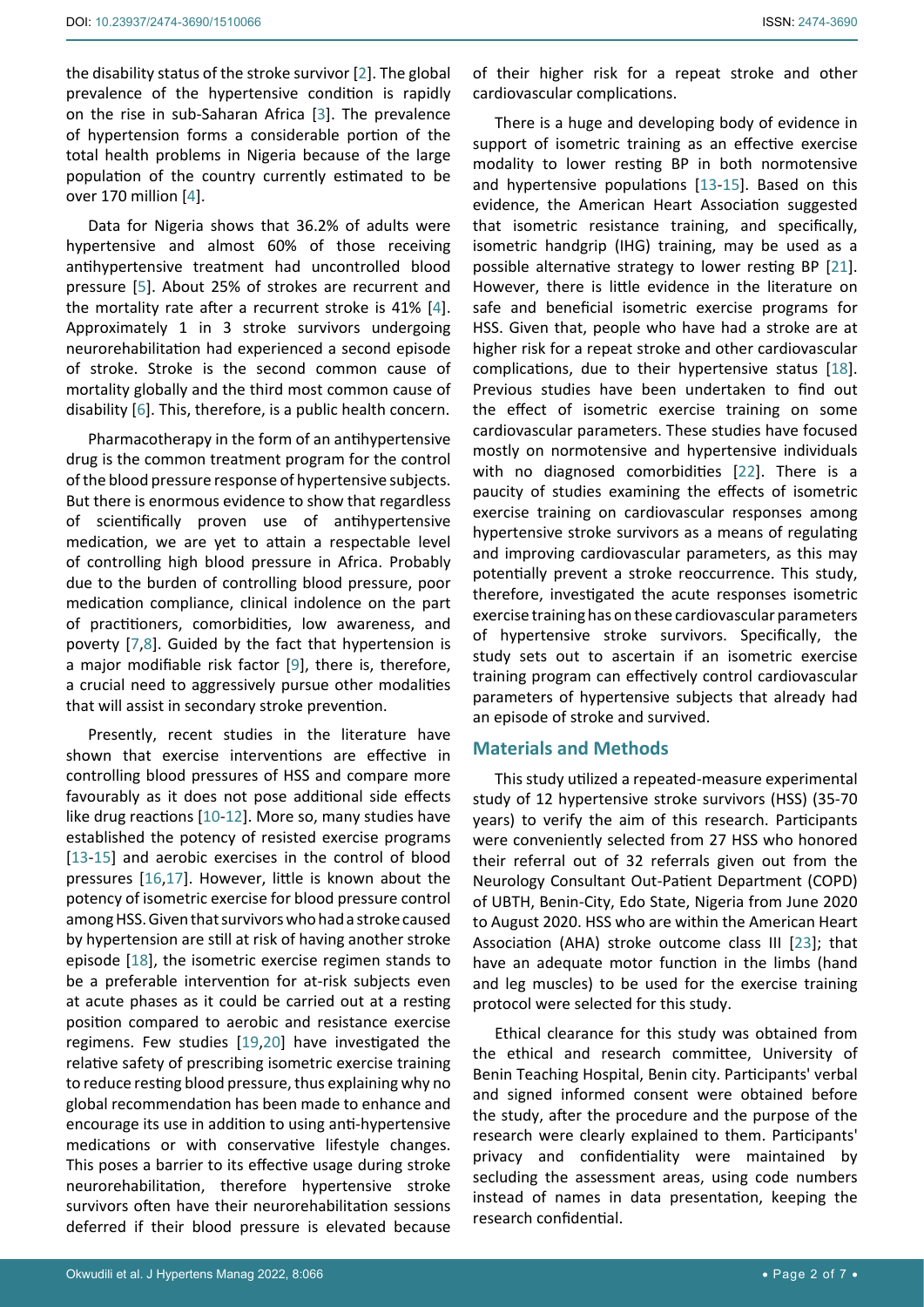# **Testing Conditions**

This comprised three stages: Pre-test, Intervention, post-test.

# **Pre-test**

The pre-test measurements of the parameters, (Systolic Blood Pressure: SBP, Diastolic Blood Pressure: DBP) of each participant were obtained with the participants in sitting position on top of the treatment couch, and values obtained were recorded on the spreadsheet.

#### **Intervention**

Participants were scheduled for three training sessions per week at 45 minutes per session for four weeks. The participants wore shorts and short sleeves for the activities that were carried out. The intervention protocols were carried out in the supine lying position. For the treatment, each subject performed 4 sets of 2 minutes unilateral IHG exercise training and 4 sets of 2-minutes unilateral IQEx training protocols at 30-50% maximal voluntary contractions (MVC).

Each set is separated by a rest period of one minute and the performance of the IHG for the upper limb and IQEx for the lower limb were separated by a rest period of I minute. After each exercise protocol, participants were allowed I minute rest before moving to the subsequent test order.

Specifically, the IHG exercise protocol was carried out on one side of the upper limb (the hand), followed by the IQExs protocol on the leg on the same side as the hand.

#### **Post-tests**

After the treatment, the responses (Systolic Blood Pressure: SBP, Diastolic Blood Pressure: DBP) of each participant were measured and recorded at the end of every week. The measurement was taken at the right and left brachial arteries of the upper limbs of the hypertensive stroke survivors. The purpose of this is to be able to track when cardiovascular alterations begin.

# **Procedures**

Participants were assigned randomly into two groups: the experimental and control groups, with 6 participants in each group. The Latin square method was used to avoid the potentially biasing effect of the test sequence and the effects of fatigue, learning or carryover effects that could influence responses if the participants were all tested in the same order. Randomization was first conducted before baseline parameters were measured.

During the study, two participants in the control group dropped out, thus only four participants in the control group completed the study. The experimental group was assigned the isometric handgrip (IHG) and isometric quadriceps exercise (IQEx) treatments. The control group had no treatment. The hypertensive stroke survivors in both experimental and control groups were on hypertensive medications.

The study employed the use of various instruments and equipment. They include a Stopwatch (KADIO®, KD-1063); Digital Sphygmomanometer (Model RAK289); Electronic Hand Dynamometer (model: EH101) (Camry Electronic hand dynamometer). Additionally, the Isometric Exercise Training Protocol (ITP) comprises a combination of isometric handgrip and isometric quadriceps exercise training protocol done on the same side of the body. ITP is the intervention tool used in this study. This intervention tool was done for each HSS and it took an average of 24 minutes to administer each time, 3 times a week, for 4 weeks. The validation of all the research instruments was established at the Physiotherapy Department of the University of Benin Teaching Hospital. A pilot study was conducted with a sample size of 5 subjects who were not part of the sample for the main study, and two raters (research assistants) who took measurements of the subjects' cardiovascular parameters with the various instruments. The interrater reliability of the numerical measurements of each instrument was established using the Cohen's Kappa correlation method and the following coefficients (K-values) were obtained: Stopwatch (KADIO, KD-1063): 0.81; Digital sphygmomanometer (Model RAK 289): 0.72; Electronic hand dynamometer: 0.69. Thus the instruments were reliable as the Cohen k- values were greater than 0.50.

#### **Data analysis**

Descriptive statistics of mean and standard deviation were used to summarize the data. Inferential statistics of one-way repeated measures ANOVA was used to determine the difference between variables in the effects of time on the cardiovascular parameters adaptations. Two-way repeated-measures ANOVA was used to determine the difference between variables in the effects of time and training interventions on cardiovascular parameters adaptations as well as to determine the significant difference between the experimental and control group over 4 weeks. The Shapiro-Wilk test was used to determine the normality of the distributions of dependent variables in the "related groups" or "matched pair". While the Greenhouse-Geisser values were used when data of the "related groups" were not equal.

# **Result**

[Table 1](#page-3-0) shows the descriptive statistics of the mean acute changes in cardiopulmonary parameters of hypertensive stroke survivors at the pre-test and each of the periodic post-tests for the experimental group. It can be seen that before the training, the mean right upper limb SBP was  $147.83 \pm 11.14$  mmHg; and after the fourth week of the training, the mean SBP was 138.83 ±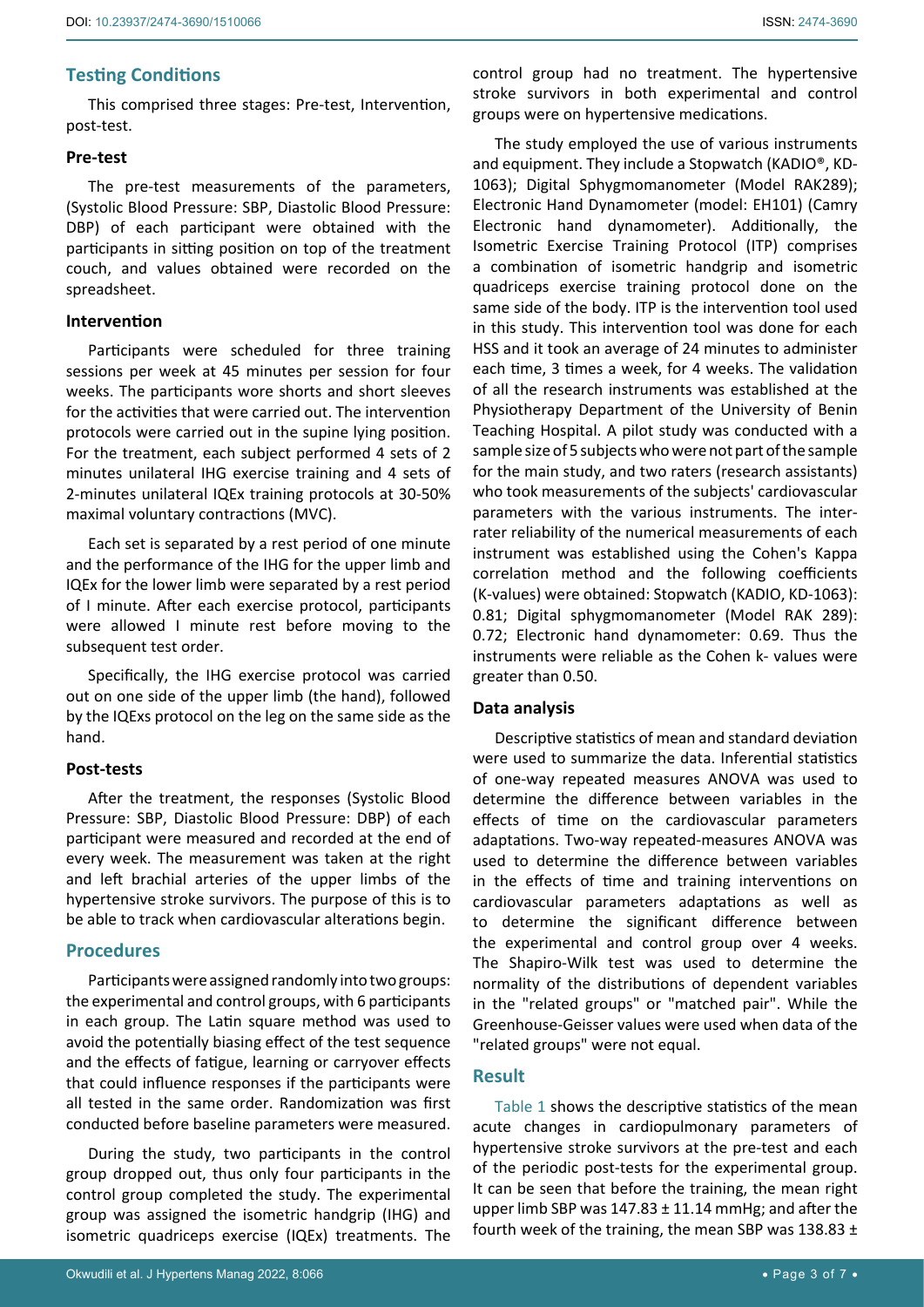<span id="page-3-0"></span>**Table 1:** Descriptive statistics of mean acute changes in cardiopulmonary parameters of hypertensive stroke survivors at the pretest and each of the periodic post-tests for the experimental group ( $n = 6$ ).

| Variable |                      | <b>Right Upper Limb</b> | Left Upper Limb      |                      |  |  |
|----------|----------------------|-------------------------|----------------------|----------------------|--|--|
|          | <b>SBP</b>           | <b>DBP</b>              | <b>SBP</b>           | <b>DBP</b>           |  |  |
| Time     | $\overline{x}$ ± std | $\overline{x}$ ± std    | $\overline{x}$ ± std | $\overline{x}$ ± std |  |  |
| PRE      | $147.83 \pm 11.14$   | $95.66 \pm 19.39$       | $154.00 \pm 15.67$   | $97.50 \pm 18.60$    |  |  |
| Week 1   | $138.33 \pm 12.73$   | $84.66 \pm 20.81$       | $142.16 \pm 16.33$   | $87.83 \pm 25.90$    |  |  |
| Week 2   | $142.50 \pm 11.15$   | $88.16 \pm 15.65$       | $142.33 \pm 13.83$   | $87.66 \pm 15.66$    |  |  |
| Week 3   | $132.17 \pm 11.55$   | $80.83 \pm 11.60$       | $133.33 \pm 8.82$    | $83.00 \pm 12.53$    |  |  |

<span id="page-3-2"></span>**Table 2:** Descriptive statistics of mean acute changes in cardiopulmonary parameters of hypertensive stroke survivors at the pretest and each of the periodic post-tests for the Control group (n = 4).

| <b>Variables</b>          |                      | <b>Right Upper Limb</b> |                      | Left Upper Limb      |  |  |  |
|---------------------------|----------------------|-------------------------|----------------------|----------------------|--|--|--|
| <b>SBP</b><br><b>Time</b> |                      | <b>DBP</b>              | <b>SBP</b>           | <b>DBP</b>           |  |  |  |
|                           | $\overline{x}$ ± std | $\overline{x}$ ± std    | $\overline{x}$ ± std | $\overline{x}$ ± std |  |  |  |
| PRE                       | $137.50 \pm 1.29$    | $90.25 \pm 6.65$        | $133.50 \pm 2.38$    | $85.75 \pm 5.90$     |  |  |  |
| Week 1                    | $135.25 \pm 9.00$    | $90.00 \pm 8.08$        | $126.50 \pm 6.60$    | $90.75 \pm 8.99$     |  |  |  |
| Week 2                    | $139.00 \pm 6.38$    | $93.25 \pm 10.72$       | $131.25 \pm 7.27$    | $89.25 \pm 8.95$     |  |  |  |
| Week 3                    | $126.00 \pm 8.68$    | $86.50 \pm 9.95$        | $120.25 \pm 5.31$    | $78.75 \pm 4.92$     |  |  |  |
| Week 4                    | $136.00 \pm 5.23$    | $88.50 \pm 9.82$        | $123.50 \pm 8.81$    | $88.50 \pm 11.56$    |  |  |  |

<span id="page-3-1"></span>**Table 3:** ANOVA test of within-subject effect on cardiopulmonary parameters of HSSwith Greenhouse-Geisser correction for the experimental group ( $n = 6$ ) and the control group ( $n = 4$ ).

| <b>Variables</b>     | <b>Experimental Group</b> |                    |       |       |    | <b>Control Group</b> |       |       |  |
|----------------------|---------------------------|--------------------|-------|-------|----|----------------------|-------|-------|--|
|                      | Df                        | <b>Mean Square</b> |       | Sig   | Df | <b>Mean Square</b>   |       | Sig   |  |
| Right Upper Limb SBP | 1.414                     | 564.885            | 2.96  | 0.124 | 4  | 104.00               | 0.86  | 0.182 |  |
| Left Upper Limb SBP  | 0.745                     | 751.85             | 1.52  | 0.004 | 4  | 118.38               | 2.65  | 0.08  |  |
| Right Upper Limb DBP | 1.59                      | 476.00             | 0.183 | 0.01  | 4  | 24.68                | 7.10  | 0.07  |  |
| Left Upper Limb DBP  | 4                         | 199.11             | 4.61  | 0.00  | 4  | 90.20                | 10.57 | 0.10  |  |

#### **Key:** p > 0.05.

11.65 mmHg; an appreciable reduction from the pretest mean SBP (9  $\pm$  0.51 mmHg). As well, the mean left upper limb SBP had a reduction from the pretest  $(13 \pm 1.63)$ mmHg). Similarly, the mean right upper limb DBP was 95.66 ± 19.39 at pre-training, and after the end of the fourth week of the training, the mean DBP was  $90.16 \pm$ 18.73 mmHg; a very slight reduction from the pretest mean DBP (5.5  $\pm$  0.66). And, at the left upper limb DBP a good appreciable reduction from the pretest mean DBP  $(13.67 \pm 4.47 \text{ mmHg})$  was recorded.

Similarly, in [Table 2](#page-3-2), the descriptive statistics of the mean acute changes in cardiopulmonary parameters of hypertensive stroke survivors at the pre-test and each of the periodic post-tests for the control groupis presented. The table shows that the mean right upper limb SBP did not exhibit clinically meaningful reduction  $(1.5 \pm 3.94 \text{ mmHg})$  after the fourth week. The mean left upper limb SBP exhibited a clinically meaningful reduction (10  $\pm$  6.43 mmHg) after the fourth week. Whereas, the mean right upper limb DBP had a very slight reduction (1.75  $\pm$  3.16) from the pretest. And, the mean left upper limb DBP did not exhibit a clinically meaningful reduction.

The one-way ANOVA repeated measure with a Greenhouse-Geisser correction is depicted in [Table 3.](#page-3-1) It showed that the mean cardiopulmonary parameters did not differ significantly across the four-week periods after training both for the left and right upper limbs measures and across the experimental and the control group.

[Table 4](#page-4-0) shows the two-way repeated-measures ANOVA with sphericity assumed. The mean right upper limb SBP of both the experimental and control groupdid not differ statistically significantly among the fourweek periods after training (*F* (4) = 4.10, *P* > 0.05). On the other hand, the mean left upper limb SBP differed significantly between the four-week of training (*F* (4) = 10.77, *P* < 0.05). Meanwhile, the right upper limb means DBP of the groups combined (experimental and control) was statistically significant between the four-week (*F* (4) = 7.58, *P* < 0.05). As well, the mean DBP (left upper limb) differed significantly between the four-week of training in the experimental and control group (*F* (4) = 5.29, *P* < 0.05).

More so, in [Table 5](#page-4-1), the ANOVA results for between-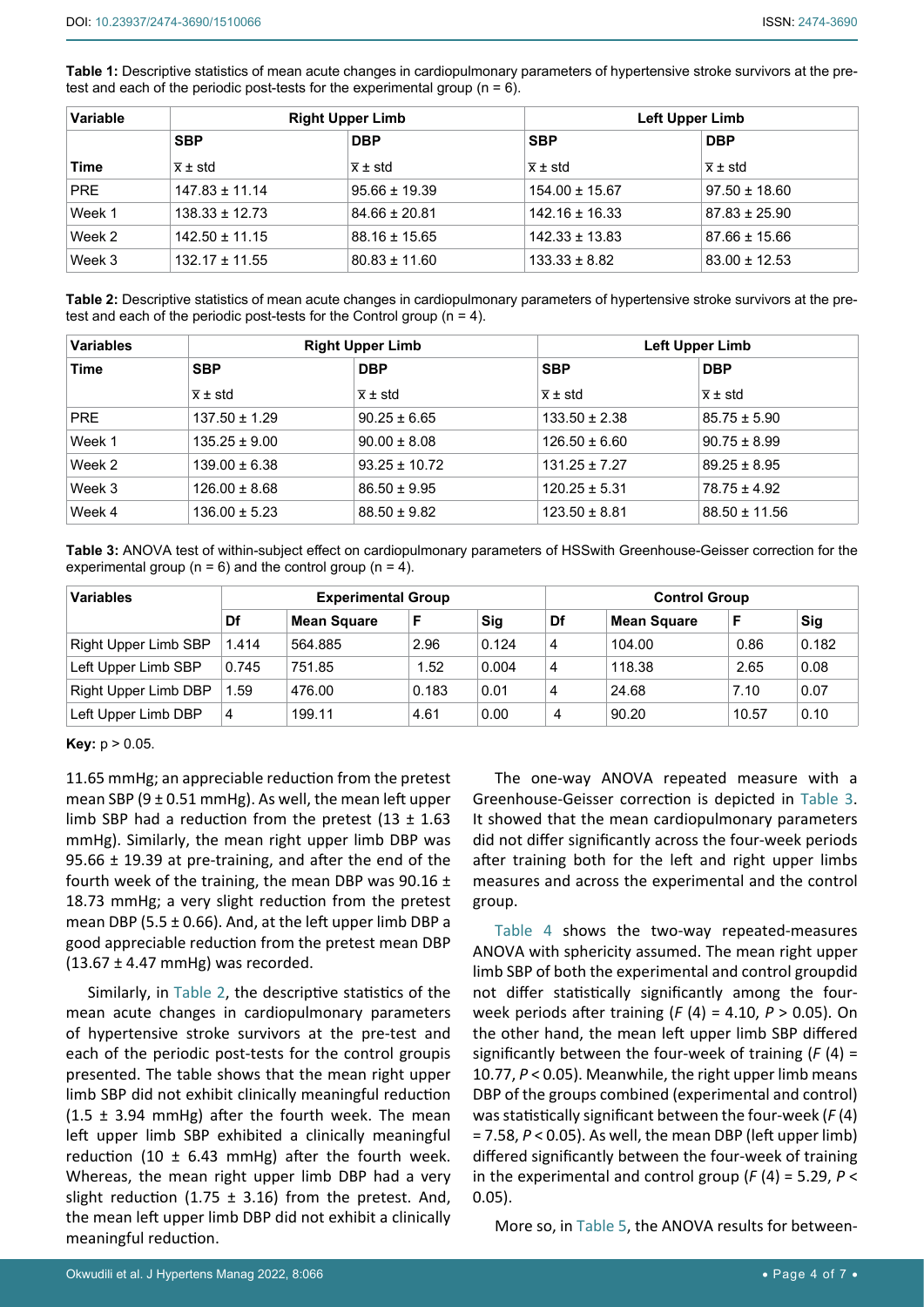<span id="page-4-0"></span>**Table 4:** ANOVA test of within-subject effect on cardiopulmonary parameters of HSS with Sphericity assumed for GROUP (experimental and control together) at 4 TIME posttests.

| <b>Variables</b> | <b>Right Upper Limb</b> |             |      |       |    | <b>Left Upper Limb</b> |       |            |  |
|------------------|-------------------------|-------------|------|-------|----|------------------------|-------|------------|--|
|                  | Df                      | Mean Square |      | Sig   | Df | <b>Mean Square</b>     |       | <b>Sig</b> |  |
| <b>SBP</b>       | $\Delta$                | 260.35      | 4.10 | 0.08  |    | 371.81                 | 10.77 | 0.00"      |  |
| <b>DBP</b>       | $\Delta$                | 119.32      | 7.58 | 0.00" |    | 158.78                 | 5.29  | $0.02^*$   |  |

 $P > 0.05$ 

<span id="page-4-1"></span>**Table 5:** Two-way ANOVA repeated measure test of between-subject effect on the selected cardiopulmonary parameters for the experimental group and the control group.

| <b>Variables</b> | <b>Right Upper Limb</b> |             |      |      |    | Left Upper Limb    |      |            |  |
|------------------|-------------------------|-------------|------|------|----|--------------------|------|------------|--|
|                  | Df                      | Mean Square | F    | Sig  | Df | <b>Mean Square</b> | F    | <b>Sig</b> |  |
| <b>SBP</b>       |                         | 322.40      | . 25 | 0.29 |    | 2907.85            | 4.72 | 0.06       |  |
| <b>DBP</b>       |                         | 38.80       | 0.03 | 0.85 |    | 22.41              | 0.01 | 0.89       |  |

 $P > 0.05$ 

group variables (experimental and control group) show that the main effect between the experimental and control groups is not significant in each of the cardiopulmonary parameters measured and in both arms.

#### **Discussion**

The study was undertaken to assess the acute effects of isometric exercise training protocol on blood pressure parameters among hypertensive stroke survivors in the University of Benin Teaching Hospital, Benin City, Nigeria. The major findings of this study show that the isometric exercise training sessions utilized had a various magnitude of effect on each of the cardiopulmonary responses measured among the hypertensive stroke survivors with the control group having a lesser magnitude of reductive effect on the parameters.

More appreciable changes of drops in the systolic blood pressure (SBP) were observed in the experimental group after the isometric training protocol (ITP) compared to the control group. However, only the SBP measured at the left brachial artery of HSS showed a significant main effect in the experimental group after the four-week ITP, probably based on the impact of training on the left ventricular function, which other studies on aerobic exercise training have indicated improves with ITP [\[24](#page-6-7),[25](#page-6-8)]. This finding is contrary to Baross, et al. [\[14](#page-5-14)] that reported that the immediate post-isometric exercise cardiovascular responses are associated with training-induced resting systolic blood pressure reductions. However, the findings are in line with the findings of Farah, et al. [\[26](#page-6-9)] in their systematic review on acute and chronic effects of isometric handgrip exercise on cardiovascular parameters, which reported that none of the acute studies observed post-exercise hypotension and that decreases in blood pressure only occurred within the exercise training duration. Meanwhile, the clinical relevance of the slight acute drops observed in this study indicates a promising

effect for the interventions of severe and acute hypertensive cases. This could also be due to the short period of the trial as more elongated trials have been shown to produce an adaptive significant reduction effect on these cardiopulmonary parameters [[27](#page-6-10)[,28](#page-6-11)]. This also aligns with Pagonas, et al.'s [\[29\]](#page-6-12) reasoning that handgrip exercise is an effective modality for resting blood pressure reduction resulting in clinically significant reductions for men and women of all ages.

For the diastolic blood pressure DBP, a significant main effect was observed in both right and left brachial artery of HSS after the isometric training, but no significant effect in the control group. And there was also a significant interaction effect of time and group on DBP for the trained group and the control group, showing that DBP was altered in both the trained and control groups for both brachia arteries. This shows that the effect of ITP on the DBP depends on the length of time spent in training, which supports the findings of previous studies that have suggested a clinical significance of isometric exercise training, as a timeefficient and effective training modality to reduce BP [[27](#page-6-10)]. This is contradictory to the assertion by Badrov, et al. [[20](#page-6-3)] that opined that after the IHG training, no changes were observed in diastolic BP or any indices of HRV in any group. Devereux, et al. [\[13](#page-5-11)], Wiles, et al. [[30](#page-6-13)], and Miller, et al. [\[31\]](#page-6-14) all corroborated with this finding that there is an increasing body of evidence that suggests that ITP promotes significant reductions in resting systolic and DBP in hypertensive and normotensive men and women. The 4 weeks study did not reveal any significance in DBP response after ITP, when the experimental group was compared with the control group. This could change if the time duration is extended further as supported by the study done by Farah, et al. [\[26](#page-6-9)].

Isometric exercise training, and in particular, the combination of isometric handgrip exercise training and isometric quadriceps exercise training, showed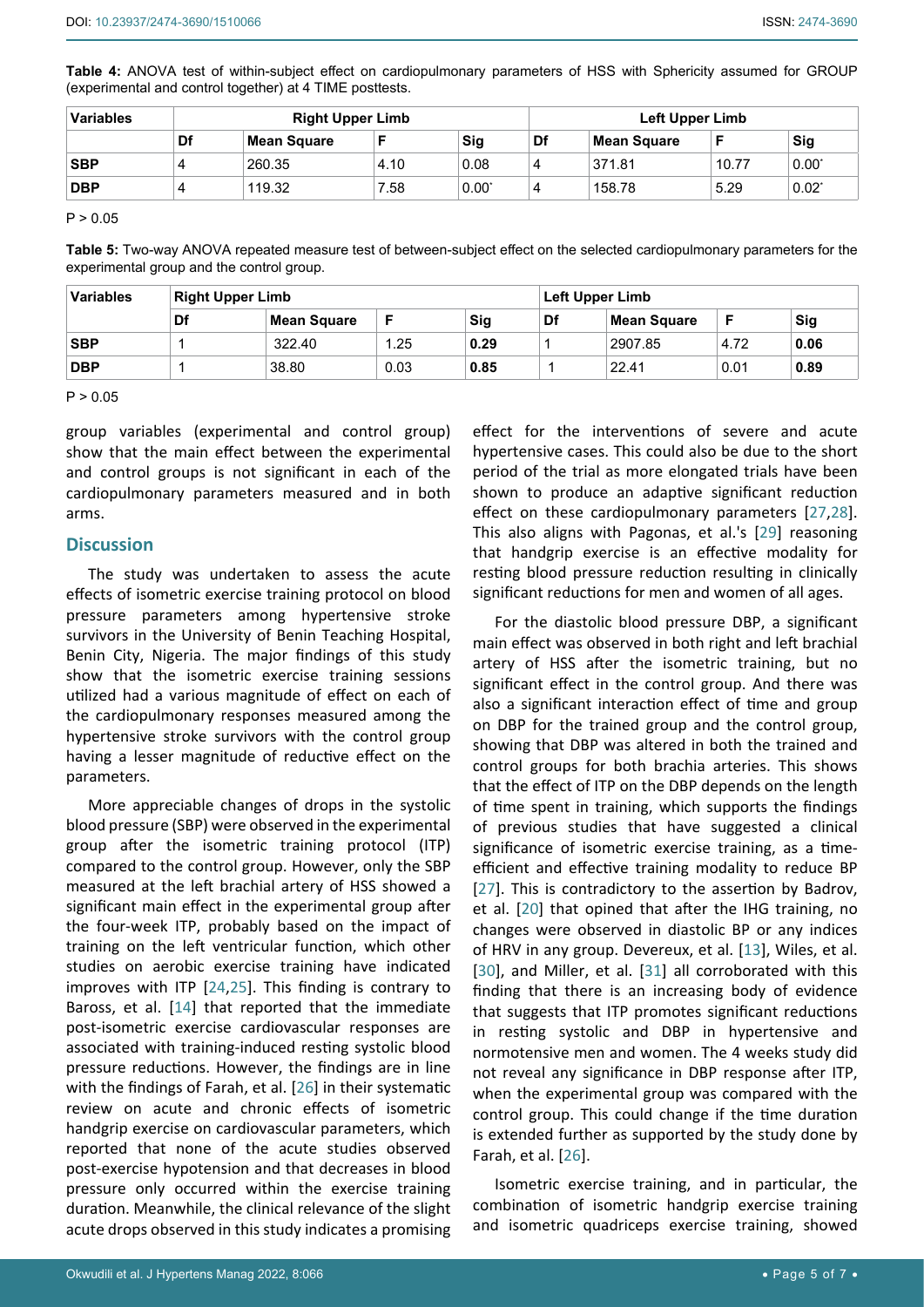to be easily applicable (i.e. easy to use and can be performed anytime and anywhere), inexpensive, and hence accessible to the global population [[32](#page-6-15)]. This could probably offer a valuable new therapeutic adjunct in the overall approach for treating and preventing a recurrent stroke caused by hypertension in HSS. The acute changes in the cardiovascular parameters after 4 weeks of training may be an important aspect of the role of isometric exercise training protocol in helping to regulate cardiovascular parameters in HSS. Data generated by Carlson, et al. [\[33](#page-6-16)], have previously suggested that this form of training has the potential to produce significant and clinically meaningful blood pressure reduction and could serve as an adjunct exercise modality.

## **Limitations**

A few limitations should be considered in the interpretations of the findings of this study. Firstly, as is common with studies lasting over long durations, there were possible errors due to attrition as some of the participants dropped out and did not complete the trials. Secondly, the force gauge used for measuring the quadriceps contraction was improvised, as the instrument could not be accessed for this study despite several efforts to purchase it. Slight discrepancies could exist between the main force gauge measures. Although the use of the improvised version was shown to be reliable from a prior pilot study. Thirdly, the control and intervention groups, as well as the raters, were not adequately blinded to the interventions administered. However, these preliminary results appear promising; despite the small sample size and controlled study designs. Future studies are thus recommended within this population that includes larger randomized, controlled trials and longer intervention periods.

#### **Conclusion**

The acute responses of this study support the clinical significance of isometric exercise training as a time-efficient, valuable new therapeutic adjunct, and effective training modality to reduce blood pressure and thereby assist in regulating and preventing a recurrent stroke in hypertensive stroke survivors.

## **Acknowledgments**

Our gratitude goes to all the participants of this study.

#### **Funding**

None.

# **Authors' Contributions**

Obaseki Chigozie O. and Ede Stephen S. were involved in the conception and design of the study. ObasekiChigozie O., Elvis Agbonlahor I., Adodo Samuel M. were involved in the analysis and interpretation of

data. Ede Stephen S., Obaseki Chigozie O., and Elvis Agbonlahor I. were involved in drafting and revising the manuscript. All authors read and gave final approval of the version to be published.

# **References**

- <span id="page-5-0"></span>1. [\(2021\) World health organization. Hypertension.](https://www.who.int/news-room/fact-sheets/detail/hypertension)
- <span id="page-5-1"></span>2. [Chin JH, Vora N \(2014\) The global burden of neurologic](https://www.ncbi.nlm.nih.gov/labs/pmc/articles/PMC4115599/)  [diseases. Neurology 83: 349-351.](https://www.ncbi.nlm.nih.gov/labs/pmc/articles/PMC4115599/)
- <span id="page-5-2"></span>3. [Guwatudde D, Nankya-Mutyoba J, Kalyesubula R,](https://pubmed.ncbi.nlm.nih.gov/26637309/)  [Laurence C, Adebamowo C, et al. \(2015\) The burden of](https://pubmed.ncbi.nlm.nih.gov/26637309/)  [hypertension in sub-Saharan Africa: A four-country cross](https://pubmed.ncbi.nlm.nih.gov/26637309/)  [sectional study. BMC Public Health 15: 1211.](https://pubmed.ncbi.nlm.nih.gov/26637309/)
- <span id="page-5-3"></span>4. [Akinlua JT, Meakin R, Umar AM, Freemantle N \(2015\)](https://pubmed.ncbi.nlm.nih.gov/26461923/)  [Current prevalence pattern of hypertension in Nigeria: A](https://pubmed.ncbi.nlm.nih.gov/26461923/)  [systematic review PLoS One 10: e0140021.](https://pubmed.ncbi.nlm.nih.gov/26461923/)
- <span id="page-5-4"></span>5. [Ogah OS, Arije A, Xin X, Beaney T, Adebiyi A, et al. \(2017\)](https://pubmed.ncbi.nlm.nih.gov/31043888/)  [Screening for hypertension in Nigeria Sub-Saharan Africa.](https://pubmed.ncbi.nlm.nih.gov/31043888/)  [Eur Heart J Suppl 21: D86-D88.](https://pubmed.ncbi.nlm.nih.gov/31043888/)
- <span id="page-5-5"></span>6. [Wajngarten M, Silva GS \(2019\) Hypertension and stroke:](https://www.ncbi.nlm.nih.gov/labs/pmc/articles/PMC6659031/)  [Update on treatment. Eur Cardiol 14: 111-115.](https://www.ncbi.nlm.nih.gov/labs/pmc/articles/PMC6659031/)
- <span id="page-5-6"></span>7. [Abegaz TM, Shehab A, Gebreyohannes EA, Bhagavathula](https://pubmed.ncbi.nlm.nih.gov/28121920/)  [AS, Elnour AA \(2017\) Non adherence to antihypertensive](https://pubmed.ncbi.nlm.nih.gov/28121920/)  [drugs: A systematic review and meta-analysis. Med \(Baltim\)](https://pubmed.ncbi.nlm.nih.gov/28121920/)  [96: e5641.](https://pubmed.ncbi.nlm.nih.gov/28121920/)
- <span id="page-5-7"></span>8. [Akoko BM, Fon PN, Ngu RC, Ngu KB \(2017\) Knowledge](https://www.ncbi.nlm.nih.gov/labs/pmc/articles/PMC5446812/)  [of hypertension and compliance with therapy among](https://www.ncbi.nlm.nih.gov/labs/pmc/articles/PMC5446812/)  [hypertensive patients in the Bamenda Health District of](https://www.ncbi.nlm.nih.gov/labs/pmc/articles/PMC5446812/)  [Cameroon: A cross-sectional study. Cardiol Ther 6: 53-67.](https://www.ncbi.nlm.nih.gov/labs/pmc/articles/PMC5446812/)
- <span id="page-5-8"></span>9. [Ibekwe R \(2015\) Modifiable risk factors of hypertension and](https://pubmed.ncbi.nlm.nih.gov/25745581/)  [socio-demographic profile in oghara, delta state; prevalence](https://pubmed.ncbi.nlm.nih.gov/25745581/)  [and correlates. Ann Med Health Sci Res 5: 71-77.](https://pubmed.ncbi.nlm.nih.gov/25745581/)
- <span id="page-5-9"></span>10. [Chant B, Bakali M, Hinton T, Burchell AE, Nightingale AK, et](https://pubmed.ncbi.nlm.nih.gov/29895531/)  [al. \(2018\) Antihypertensive treatment fails to control blood](https://pubmed.ncbi.nlm.nih.gov/29895531/)  [pressure during exercise. TX. Hypertension 72: 102-109.](https://pubmed.ncbi.nlm.nih.gov/29895531/)
- 11. [Naci H, Salcher-Konrad M, Dias S, Blum MR, Sahoo SA,](https://pubmed.ncbi.nlm.nih.gov/30563873/)  [et al. \(2019\) How does exercise treatment compare with](https://pubmed.ncbi.nlm.nih.gov/30563873/)  [antihypertensive medications? A network meta-analysis of](https://pubmed.ncbi.nlm.nih.gov/30563873/)  [391 randomised controlled trials assessing exercise and](https://pubmed.ncbi.nlm.nih.gov/30563873/)  [medication effects on systolic blood pressure. BrJ Sports](https://pubmed.ncbi.nlm.nih.gov/30563873/)  [Med 53: 859-869.](https://pubmed.ncbi.nlm.nih.gov/30563873/)
- <span id="page-5-10"></span>12. [Modey Amoah E, Esinam Okai D, Manu A, Laar A, Akamah](https://pubmed.ncbi.nlm.nih.gov/33005451/)  [J, et al. \(2020\) The role of lifestyle factors in controlling](https://pubmed.ncbi.nlm.nih.gov/33005451/)  [blood pressure among hypertensive patients in two health](https://pubmed.ncbi.nlm.nih.gov/33005451/)  [facilities in Urban Ghana: A cross-sectional Study. Int J](https://pubmed.ncbi.nlm.nih.gov/33005451/)  [Hypertens 2020: 9379128.](https://pubmed.ncbi.nlm.nih.gov/33005451/)
- <span id="page-5-11"></span>13. [Devereux GR, Wiles JD, Swaine IL \(2010\) Reductions in](https://pubmed.ncbi.nlm.nih.gov/20186425/)  [resting blood pressure after 4](https://pubmed.ncbi.nlm.nih.gov/20186425/) weeks of isometric exercise [training. Eur J Appl Physiol 109: 601-606.](https://pubmed.ncbi.nlm.nih.gov/20186425/)
- <span id="page-5-14"></span>14. [Baross AW, Wiles JD, Swaine IL \(2012\) Effects of the](https://pubmed.ncbi.nlm.nih.gov/22991668/)  [intensity of legisometric training on the vasculature of](https://pubmed.ncbi.nlm.nih.gov/22991668/)  [trained and untrained limbs and resting blood pressure in](https://pubmed.ncbi.nlm.nih.gov/22991668/)  [middle-aged men. Int J Vasc Med 2012: 964697.](https://pubmed.ncbi.nlm.nih.gov/22991668/)
- <span id="page-5-12"></span>15. [Badrov MB, Bartol CL, Di Bartolomeo MA, Millar PJ,](https://pubmed.ncbi.nlm.nih.gov/23588257/)  [McNevin NH, et al. \(2013\) Effects of isometric handgrip](https://pubmed.ncbi.nlm.nih.gov/23588257/)  [training dose on resting blood pressure and resistance](https://pubmed.ncbi.nlm.nih.gov/23588257/)  [vessel endothelial function in normotensive women. Eur J](https://pubmed.ncbi.nlm.nih.gov/23588257/)  [Appl Physiol 113: 2091-2100.](https://pubmed.ncbi.nlm.nih.gov/23588257/)
- <span id="page-5-13"></span>16. [Dimeo F, Pagonas N, Seibert F, Arndt R, Zidek W, et al.](https://pubmed.ncbi.nlm.nih.gov/22802220/)  [\(2012\) Aerobic exercise reduces blood pressure in resistant](https://pubmed.ncbi.nlm.nih.gov/22802220/)  [hypertension. Hypertension 60: 653-658.](https://pubmed.ncbi.nlm.nih.gov/22802220/)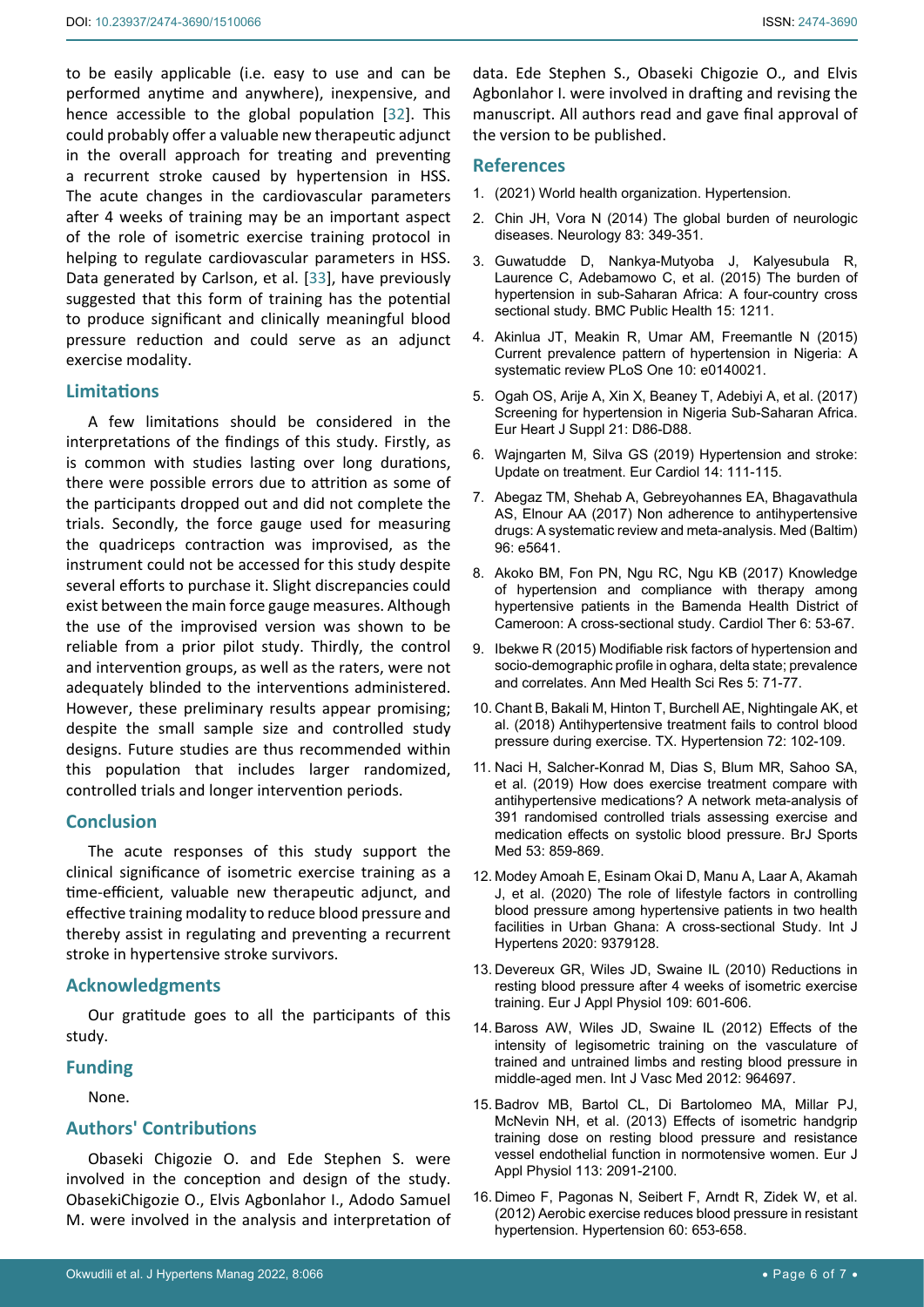- <span id="page-6-0"></span>17. [Wen H, Wang L \(2017\) Reducing effect of aerobic exercise](https://pubmed.ncbi.nlm.nih.gov/28296729/)  [on blood pressure of essential hypertensive patients: A](https://pubmed.ncbi.nlm.nih.gov/28296729/)  [meta-analysis. Medicine 96: e6150.](https://pubmed.ncbi.nlm.nih.gov/28296729/)
- <span id="page-6-1"></span>18. [\(2022\) World health organization. Stroke, cerebrovascular](http://www.emro.who.int/health-topics/stroke-cerebrovascular-accident/index.html)  [accident.](http://www.emro.who.int/health-topics/stroke-cerebrovascular-accident/index.html)
- <span id="page-6-2"></span>19. [Pescatello LS, MacDonald HV, Lamberti L, Johnson BT](https://pubmed.ncbi.nlm.nih.gov/26423529/)  [\(2015\) Exercise for hypertension: A prescription update](https://pubmed.ncbi.nlm.nih.gov/26423529/)  [integrating existing recommendations with emerging](https://pubmed.ncbi.nlm.nih.gov/26423529/)  [research. Curr Hypertens Rep 17: 87.](https://pubmed.ncbi.nlm.nih.gov/26423529/)
- <span id="page-6-3"></span>20. [Badrov MB, Horton S, Millar PJ, McGowan CL \(2013\)](https://pubmed.ncbi.nlm.nih.gov/23418955/)  [Cardiovascular stress reactivity tasks successfully predict](https://pubmed.ncbi.nlm.nih.gov/23418955/)  [the hypotensive response of isometric handgrip training in](https://pubmed.ncbi.nlm.nih.gov/23418955/)  [hypertensives. Psychophysiology 50: 407-414.](https://pubmed.ncbi.nlm.nih.gov/23418955/)
- <span id="page-6-4"></span>21. Brook RD, Appel LJ, Rubenfire M, Ogedegbe G, Bisognano JD, et al. (2013) American heart association professional education committee of the council for high blood pressure research, council on cardiovascular and stroke nursing, council on epidemiology and prevention, and council on nutrition, physical activity. Beyond medication and diet: Alternative approaches to lowering blood pressure: A scientific statement from the American Heart Association. Hypertension 61: 1360-1383.
- <span id="page-6-5"></span>22. [Badrov MB, Freeman SR, Zokvic MA, Millar PJ, McGowan](https://pubmed.ncbi.nlm.nih.gov/27137950/)  [CL \(2016\) Isometric exercise training lowers resting blood](https://pubmed.ncbi.nlm.nih.gov/27137950/)  [pressure and improves local brachial artery flow mediated](https://pubmed.ncbi.nlm.nih.gov/27137950/)  [dilation equally on men and women. Eur J Appl Physiol](https://pubmed.ncbi.nlm.nih.gov/27137950/)  [116: 1289-1296.](https://pubmed.ncbi.nlm.nih.gov/27137950/)
- <span id="page-6-6"></span>23. [Kelly-Hayes M, Robertson JT, Broderick JP, Duncan PW,](https://pubmed.ncbi.nlm.nih.gov/9626308/)  [Hershey LA, et al. \(1998\) The american heart association](https://pubmed.ncbi.nlm.nih.gov/9626308/)  [stroke outcome classification. Stroke 29: 1274-1280.](https://pubmed.ncbi.nlm.nih.gov/9626308/)
- <span id="page-6-7"></span>24. [Javad M, Mohammadali M, Toba K \(2017\) The effect of](http://sportfiction.ru/articles/the-effect-of-aerobic-continuous-training-and-detraining-on-left-ventricular-structure-and-function-/)  [aerobic continuous training and detraining on left ventricular](http://sportfiction.ru/articles/the-effect-of-aerobic-continuous-training-and-detraining-on-left-ventricular-structure-and-function-/)  [structure and function in male students. Phys Educ Stud](http://sportfiction.ru/articles/the-effect-of-aerobic-continuous-training-and-detraining-on-left-ventricular-structure-and-function-/)  [21: 61-65.](http://sportfiction.ru/articles/the-effect-of-aerobic-continuous-training-and-detraining-on-left-ventricular-structure-and-function-/)
- <span id="page-6-8"></span>25. [Oranchuk DJ, Storey AG, Nelson AR, Cronin JB \(2019\)](https://pubmed.ncbi.nlm.nih.gov/30580468/)  [Isometric training and long-term adaptations: Effects of](https://pubmed.ncbi.nlm.nih.gov/30580468/)  [muscle length, intensity, and intent: A systematic review.](https://pubmed.ncbi.nlm.nih.gov/30580468/)  [Scand J Med Sci Sports 29: 484-503.](https://pubmed.ncbi.nlm.nih.gov/30580468/)
- <span id="page-6-9"></span>26. [Farah BQ, Germano-Soares AH, Rodrigues SLC, Santos](https://pubmed.ncbi.nlm.nih.gov/29910415/)  [CX, Barbosa SS, et al. \(2017\) Acute and chronic effects of](https://pubmed.ncbi.nlm.nih.gov/29910415/)  [isometric handgrip exercise on cardiovascular variables in](https://pubmed.ncbi.nlm.nih.gov/29910415/)  [hypertensive patients: A systematic review. Sports 5: 55.](https://pubmed.ncbi.nlm.nih.gov/29910415/)
- <span id="page-6-10"></span>27. [Millar PJ, McGowan CL, Cornelissen VA, Araujo CG,](https://pubmed.ncbi.nlm.nih.gov/24174307/)  [Swaine IL \(2014\) Evidence for the role of isometric exercise](https://pubmed.ncbi.nlm.nih.gov/24174307/)  [training in reducing blood pressure: Potential mechanisms](https://pubmed.ncbi.nlm.nih.gov/24174307/)  [and future directions. Sports Med 44: 345-356.](https://pubmed.ncbi.nlm.nih.gov/24174307/)
- <span id="page-6-11"></span>28. [Inder JD, Carlson DJ, Dieberg G, McFarlane JR, Hess NC,](https://pubmed.ncbi.nlm.nih.gov/26467494/)  [et al. \(2016\) Isometric exercise training for blood pressure](https://pubmed.ncbi.nlm.nih.gov/26467494/)  [management: A systematic review and meta-analysis to](https://pubmed.ncbi.nlm.nih.gov/26467494/)  [optimize benefit. Hypertens Res 39: 88-94.](https://pubmed.ncbi.nlm.nih.gov/26467494/)
- <span id="page-6-12"></span>29. [Pagonas N, Vlatsas S, Bauer F, Seibert FS, Zidek W, et](https://pubmed.ncbi.nlm.nih.gov/28622156/)  [al. \(2017\) Aerobic versus isometric handgrip exercise in](https://pubmed.ncbi.nlm.nih.gov/28622156/)  [hypertension: A randomized controlled trial. J Hypertens](https://pubmed.ncbi.nlm.nih.gov/28622156/)  [35: 2199-206.](https://pubmed.ncbi.nlm.nih.gov/28622156/)
- <span id="page-6-13"></span>30. [Wiles JD, Coleman DA, Swaine IL \(2010\) The effects of](https://pubmed.ncbi.nlm.nih.gov/19280213/)  [performing isometric training at two exercise intensities in](https://pubmed.ncbi.nlm.nih.gov/19280213/)  [healthy young males. Eur J Appl Physiol 108: 419-428.](https://pubmed.ncbi.nlm.nih.gov/19280213/)
- <span id="page-6-14"></span>31. [Millar PJ, Levy AS, McGowan CL, McCartney N,](https://pubmed.ncbi.nlm.nih.gov/22260503/)  [MacDonald MJ \(2013\) Isometric handgrip training lowers](https://pubmed.ncbi.nlm.nih.gov/22260503/)  [blood pressure and increases heart rate complexity in](https://pubmed.ncbi.nlm.nih.gov/22260503/)  [medicated hypertensive patients. Scand J Med Sci Sports](https://pubmed.ncbi.nlm.nih.gov/22260503/)  [23: 620-626.](https://pubmed.ncbi.nlm.nih.gov/22260503/)
- <span id="page-6-15"></span>32. [Garg R, Malhotra V, Kumar A, Dhar U, Tripathi Y \(2014\)](https://pubmed.ncbi.nlm.nih.gov/25386422/)  [Effect of isometric handgrip exercise training on resting](https://pubmed.ncbi.nlm.nih.gov/25386422/)  [blood pressure in normal healthy adults. J Clin Diagn Res](https://pubmed.ncbi.nlm.nih.gov/25386422/)  [8: BC08-10.](https://pubmed.ncbi.nlm.nih.gov/25386422/)
- <span id="page-6-16"></span>33. [Carlson DJ, Inder J, Palanisamy SKA, McFarlane JR,](https://pubmed.ncbi.nlm.nih.gov/28033302/)  [Dieberg G, et al. \(2016\) The efficacy of isometric resistance](https://pubmed.ncbi.nlm.nih.gov/28033302/)  [training utilizing handgrip exercise for blood pressure](https://pubmed.ncbi.nlm.nih.gov/28033302/)  [management: A randomized trial. Med \(Baltim\) 95: e5791.](https://pubmed.ncbi.nlm.nih.gov/28033302/)